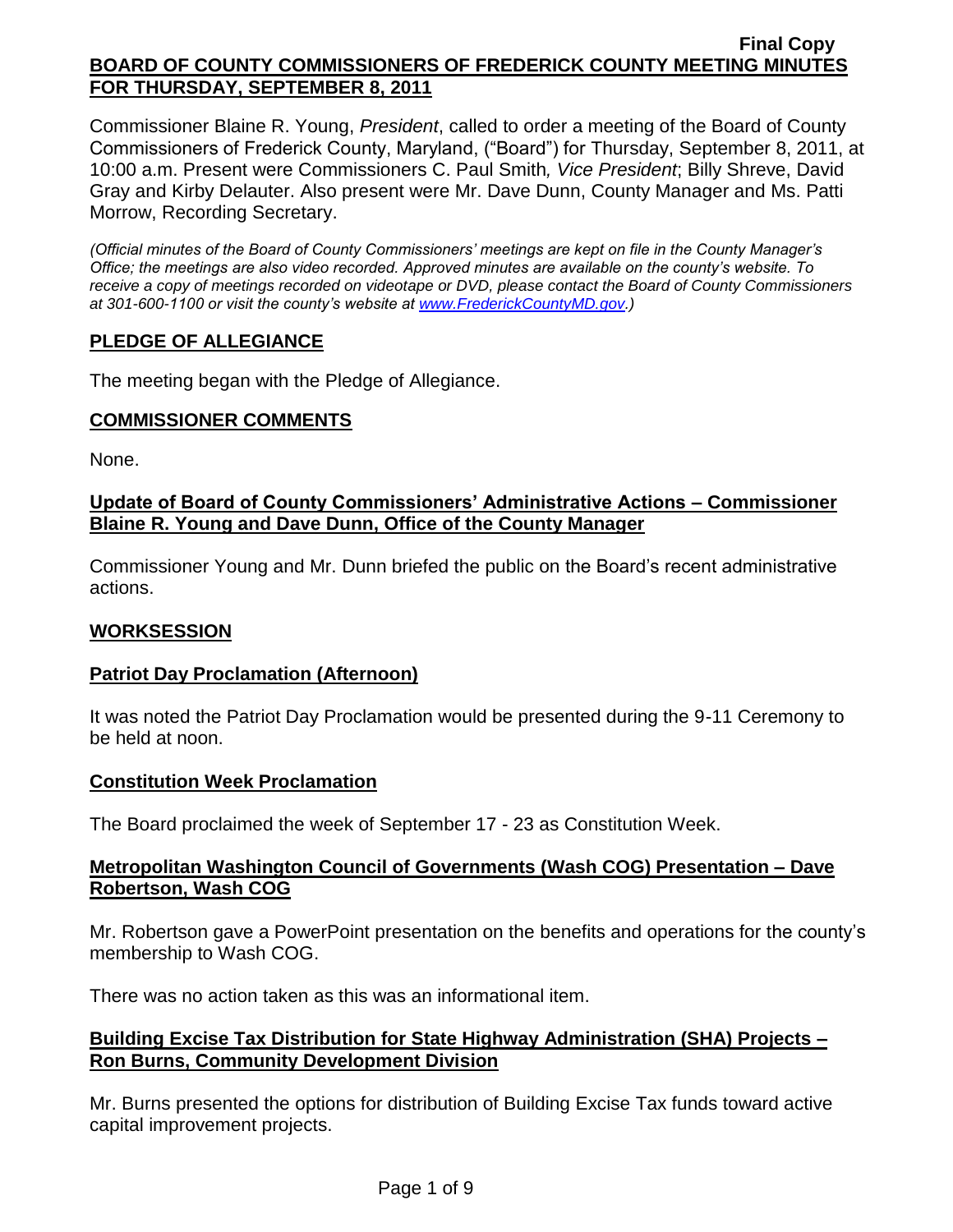Commissioner Young moved to approve the contribution of \$500,000 to the joint SHA/Frederick City project: Motter Avenue/Opossumtown Pike Reconstruction, from the US 15 interchange to Thomas Johnson Drive, and pursue a cost-sharing agreement/memorandum of understanding with Frederick City and/or SHA. Commissioner Smith seconded the motion that passed 5-0.

# **AGENDA BRIEFING**

Staff reviewed with the Board the following item scheduled for public hearing on Thursday, September 15, 2011, at 10:00 a.m.:

Plumbing Code Revisions – Gary Hessong, Community Development Division.

# **CONSENT AGENDA**

The following item was removed from the agenda and would be rescheduled for a later date:

• Purchasing Memo #12-039 – Janitorial Services for the Urbana Library/Senior Center

The following items remained on the consent agenda:

#### <u>BID AWARDS</u>

- 1. Purchasing Memo #12-040 Video Editors and Associated Storage Award to: Washington Professional Systems (WPS) Award amount: \$59,680.46
- 2. Purchasing Memo #12-041 One (1) Arrow XT 750 Gallon Pumper (Piggyback Contract) Award to: Pierce Manufacturing, Inc. Award amount: \$488,507.00
- 3. Purchasing Memo #12-042 Rechassis of Two (2) Ambulances (Sole Source) Award to: FESCO Emergency Sales Award amount: \$341,389.00

## BUDGET TRANSFERS

- 1. #BT-11-191, Accounting, Finance Division
- 2. #BT-12-036, Utilities and Solid Waste Management Division

## GRANTS

- FFY 2011 Assistance to Firefighters Grant Tom Owens, Fire and Rescue Services **Division**
- FY 2012 Money Follows the Person Grant and Renewal of HIPAA Business Associate Applications – Carolyn True, Citizens Services Division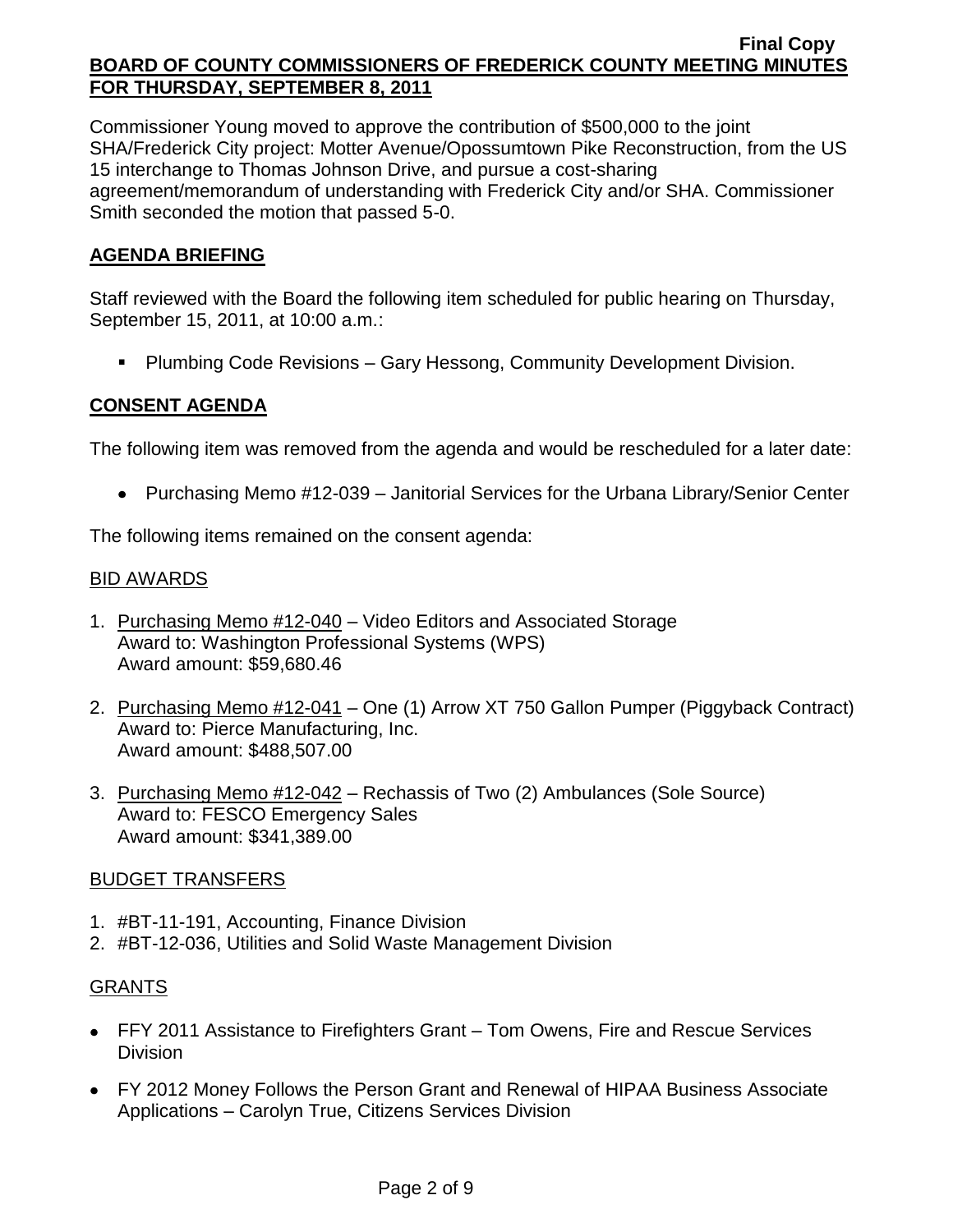FY 2012 Medicaid Waiver and Renewal of HIPAA Business Associate Applications – Carolyn True, Citizens Services Division

Commissioner Smith moved to approve the consent agenda as amended. Commissioner Gray seconded the motion that passed 5-0.

## **ADMINISTRATIVE BUSINESS**

## **Approval of Board of County Commissioners' Meeting Minutes**

The following minutes were approved by unanimous consent:

- Thursday, July 28, 2011  $\bullet$
- Thursday, July 28, 2011, Closed Session  $\bullet$
- Thursday, August 4, 2011  $\bullet$
- Thursday, August 11, 2011

## **Proposed Changes to Employee Benefits - Mitch Hose, Human Resources Division**

Mr. Hose presented recommendations for changes to benefits for new hires. He addressed each benefit separately indicating the current policy and the recommended changes.

Mr. Mike Gastley, Assistant County Manager, commented on the Employee Education Program.

The Board adjourned the meeting at 11:45 a.m. to attend the 9-11 Ceremony in the first floor hearing room.

Commissioner Blaine R. Young, *President*, reconvened a meeting of the Board of County Commissioners of Frederick County, Maryland, ("Board") for Thursday, September 8, 2011, at 1:38 p.m. Present were Commissioners Billy Shreve, David Gray and Kirby Delauter. Commissioner C. Paul Smith*, Vice President*, was absent from the afternoon meeting. Also present were Mr. Dave Dunn, County Manager and Ms. Patti Morrow, Recording Secretary.

## **(Continued) Proposed Changes to Employee Benefits - Mitch Hose, Human Resources Division**

Mr. Hose continued his briefing to the Board regarding the options to be considered regarding employee benefits.

Ms. Tracy Lobuts, Human Resources Division, presented an analysis for the establishment of a defined contribution plan to replace the defined benefit plan for non-uniformed new hires.

It was noted the issue would be discussed further at the Board meeting on Thursday, September 15, 2011.

(Commissioner Gray left the meeting.)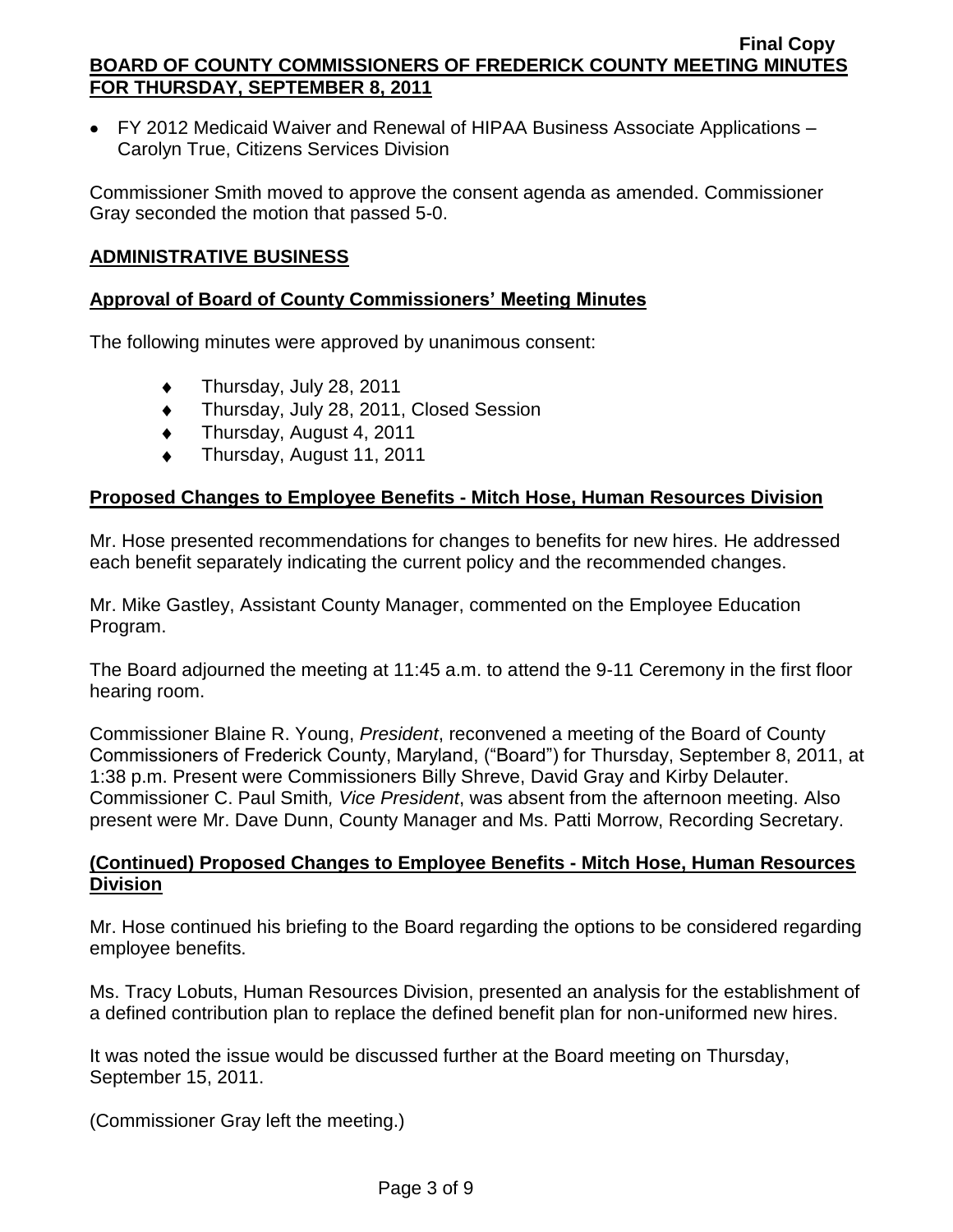## **Discussion of PlanMaryland – Eric Soter, Community Development Division; John Mathias, Office of the County Attorney; and Les Knapp, Maryland Association of Counties (MACo)**

A discussion was held regarding PlanMaryland.

Mr. Knapp briefed the Board on MACo's position on PlanMaryland regarding actions taken; those that would be taken; and its relation to other land use and environmental issues.

## **Comprehensive Plan / Zoning Review Briefing – Jim Gugel, Community Development Division**

Mr. Gugel presented the comprehensive plan and zoning process. Mr. Gugel indicated staff had received 196 downzoning requests.

The Board gave direction to staff to begin the 60-day review and comment period.

## **2012 Legislative Considerations – John Mathias, Office of the County Attorney and Ragen Cherney, Office of the County Manager**

Mr. Cherney reviewed the enacted bills from 2011.

Staff was requested to continue this discussion during the Board's meeting on Thursday, September 15, 2011.

## **DIRECTOR'S REPORT**

Mr. Tom Meunier, Public Works Division, director's report would be rescheduled to a future Board meeting.

## **COMMISSIONER COMMENTS**

None.

## **PUBLIC COMMENTS**

None.

## **QUESTIONS – PRESS**

None.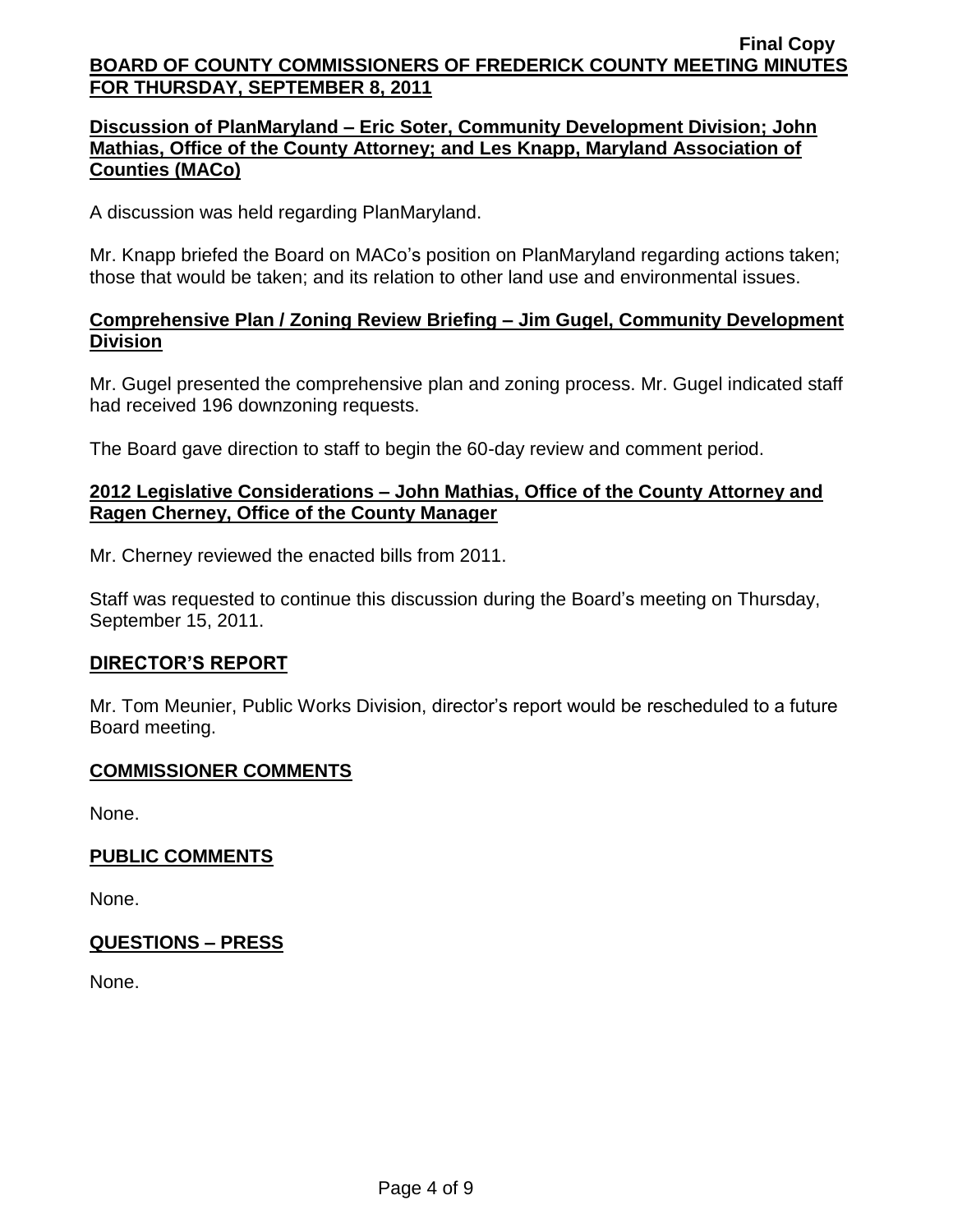## **CLOSED SESSION**

Commissioner Shreve moved to go into closed session under the Maryland Annotated Code State Government Article § 10-508(a) (3) to consider the acquisition of real property for a public purpose and matters directly related thereto; (7) To consult with counsel to obtain legal advice on a legal matter and (8) To consult with staff, consultants, or other individuals about pending or potential litigation. Commissioner Delauter seconded the motion that passed 3-0 with Commissioners Smith and Gray absent.

## **ADJOURN**

The meeting adjourned at 3:15 p.m.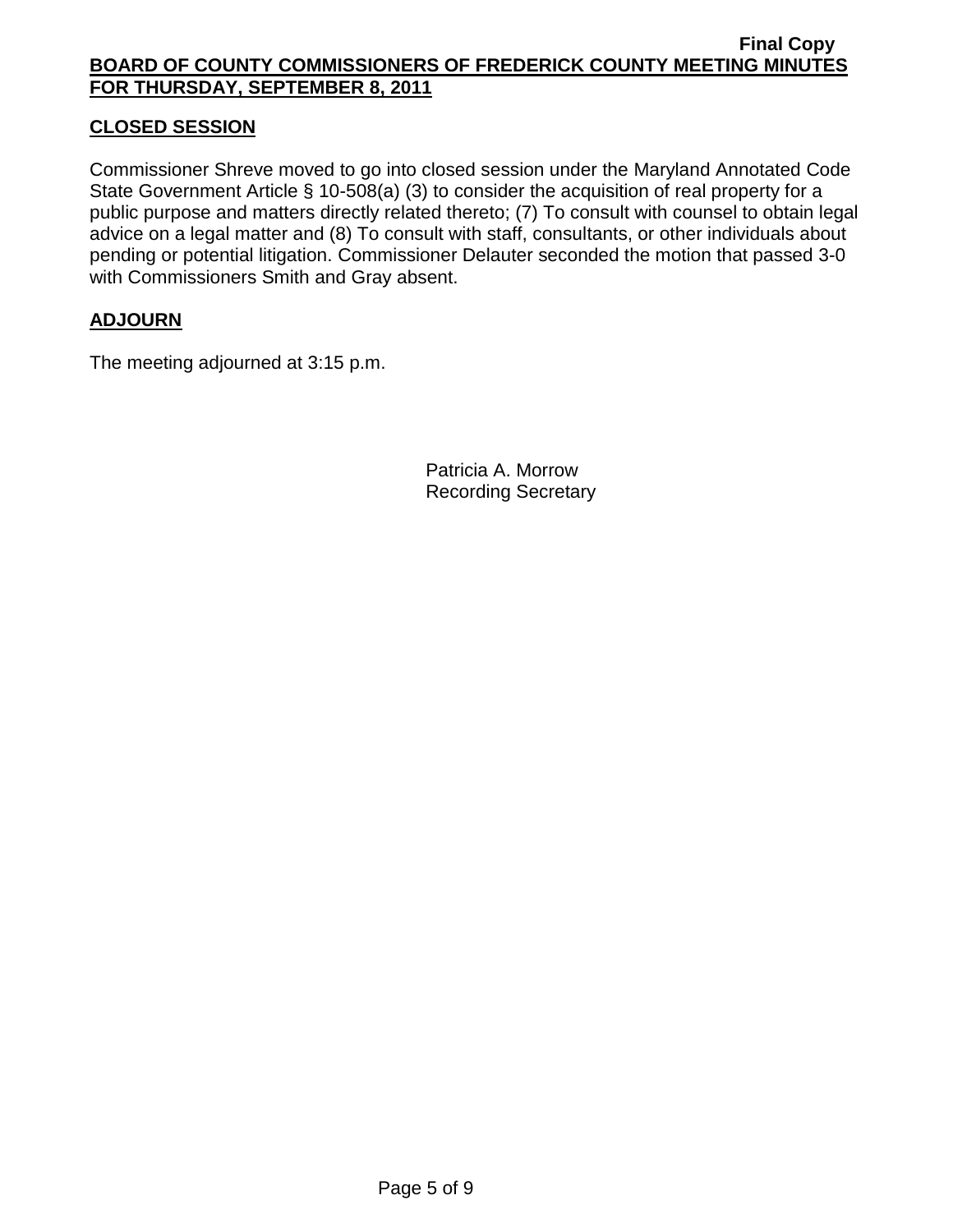# **FORM OF STATEMENT FOR CLOSING THE MEETING OF THURSDAY, SEPTEMBER 8, 2011**

# **STATUTORY AUTHORITY TO CLOSE SESSION**

## **State Government Article §10-508(a):**

(3) To consider the acquisition of real property for a public purpose and matters directly related thereto.

#### **Motion:**

Commissioner Shreve moved to go into closed session under the Maryland Annotated Code State Government Article § 10-508(a) (3) To consider the acquisition of real property for a public purpose and matters directly related thereto. Commissioner Delauter seconded the motion that passed 3-0 with Commissioners Smith and Gray absent.

#### **Time and Location:**

3:20 p.m. – Third Floor Meeting Room, Winchester Hall

## **Topic to be Discussed:**

To consider the consolidation of county real estate.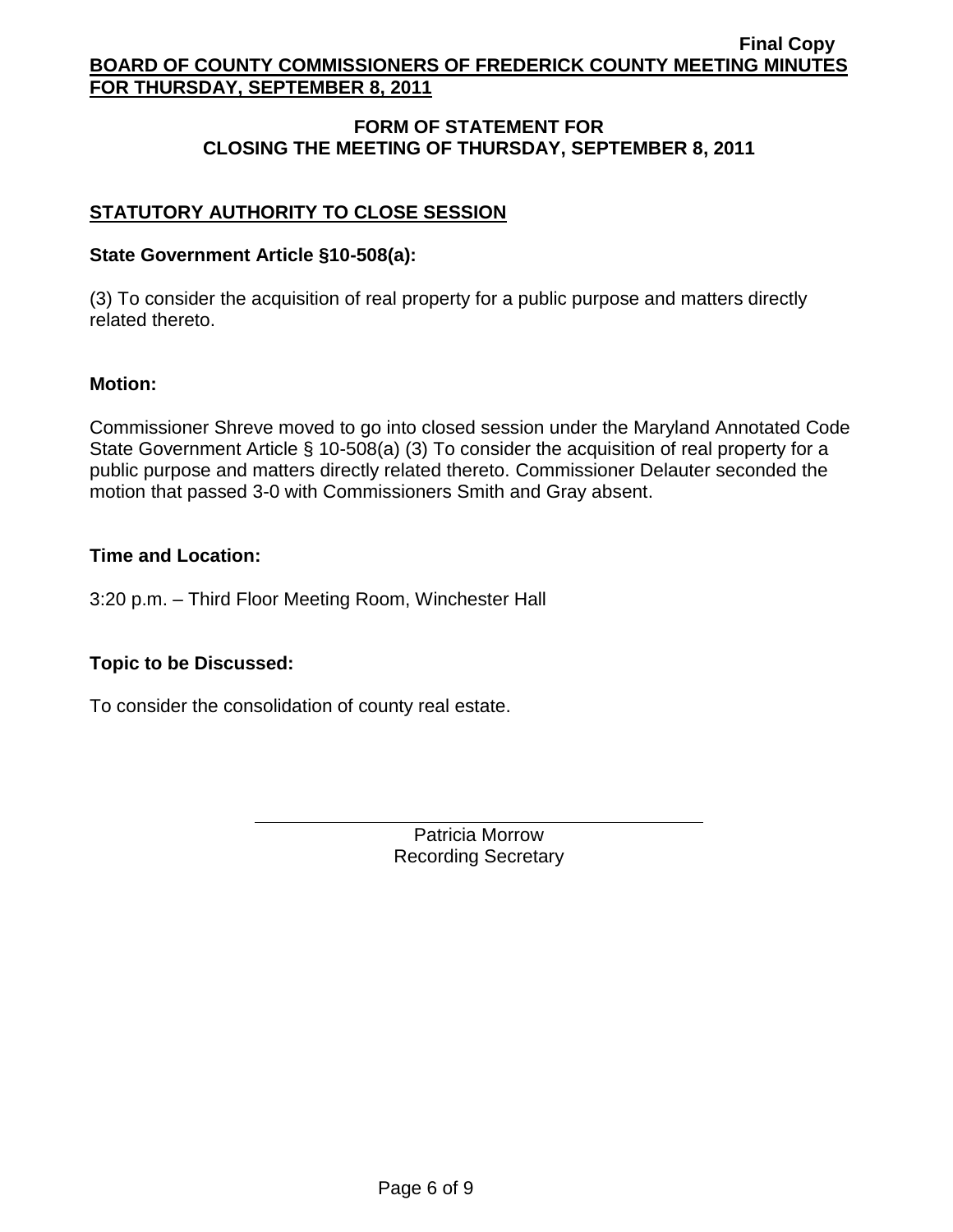#### **FORM OF STATEMENT FOR MINUTES OF NEXT OPEN MEETING ON THURSDAY, SEPTEMBER 8, 2011, FOLLOWING THE CLOSED MEETING OF THURSDAY, SEPTEMBER 8, 2011**

# **STATUTORY AUTHORITY TO CLOSE SESSION**

#### **State Government Article §10-508(a):**

(3) To consider the acquisition of real property for a public purpose and matters directly related thereto.

#### **Motion:**

Commissioner Shreve moved to go into closed session under the Maryland Annotated Code State Government Article § 10-508(a) (3) To consider the acquisition of real property for a public purpose and matters directly related thereto. Commissioner Delauter seconded the motion that passed 3-0 with Commissioners Smith and Gray absent.

#### **Time and Location:**

3:20 p.m. – Third Floor Meeting Room, Winchester Hall

## **Others in Attendance:**

D. Dunn, J. Mathias, R. McCain, L. Depies, A. Abraham and P. Morrow.

## **Topic Discussed:**

To consider the consolidation of county real estate.

## **Action Taken:**

No action was taken.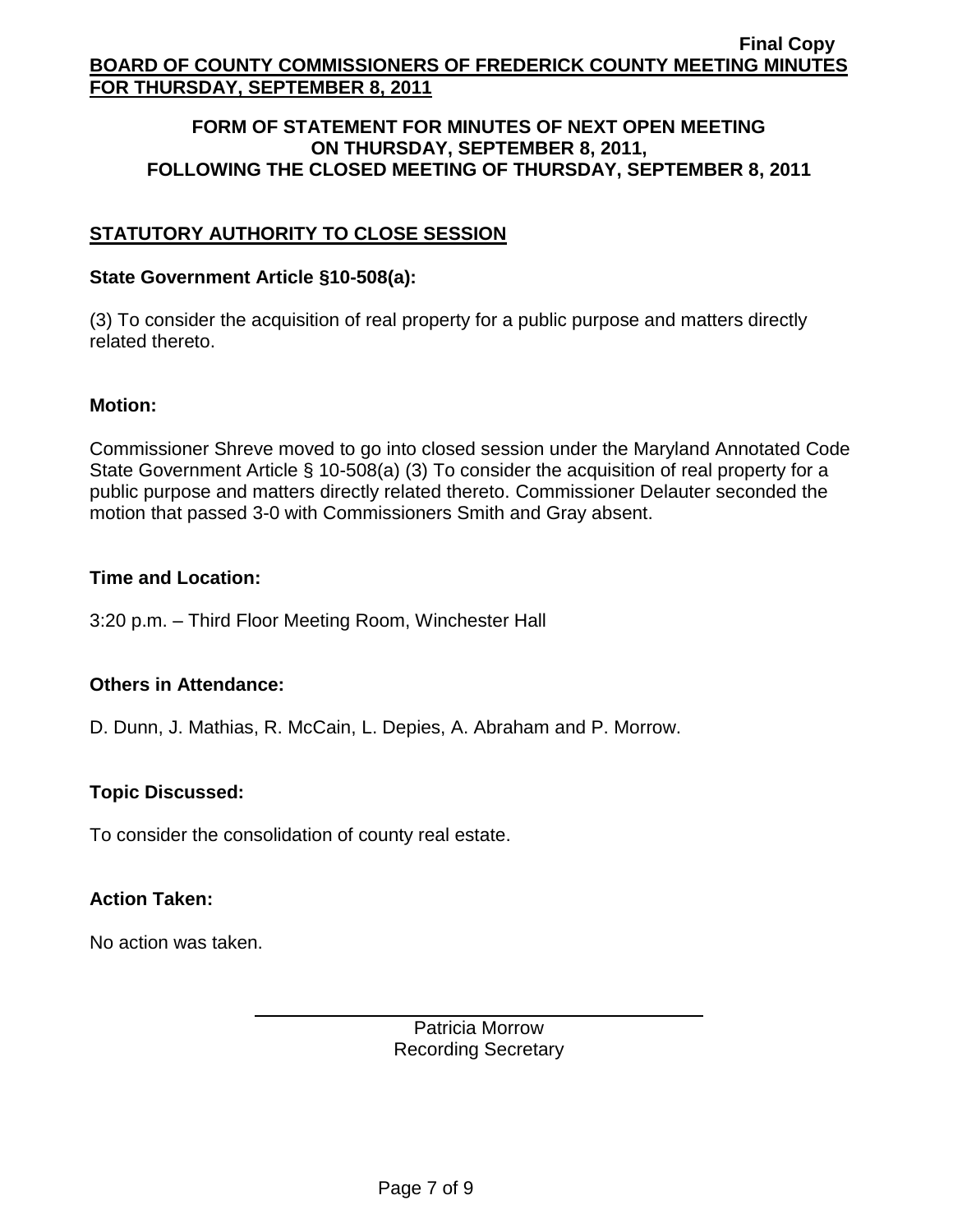# **FORM OF STATEMENT FOR CLOSING THE MEETING OF THURSDAY, SEPTEMBER 8, 2011**

# **STATUTORY AUTHORITY TO CLOSE SESSION**

## **State Government Article §10-508(a):**

(7) To consult with counsel to obtain legal advice on a legal matter and (8) To consult with staff, consultants, or other individuals about pending or potential litigation.

## **Motion:**

Commissioner Shreve moved to go into closed session under the Maryland Annotated Code State Government Article § 10-508(a) (7) To consult with counsel to obtain legal advice on a legal matter and (8) To consult with staff, consultants, or other individuals about pending or potential litigation. Commissioner Delauter seconded the motion that passed 3-0 with Commissioners Smith and Gray absent.

## **Time and Location:**

3:20 p.m. – Third Floor Meeting Room, Winchester Hall

# **Topic to be Discussed:**

To discuss with staff and the county attorneys certain issues in connection with a construction contract.